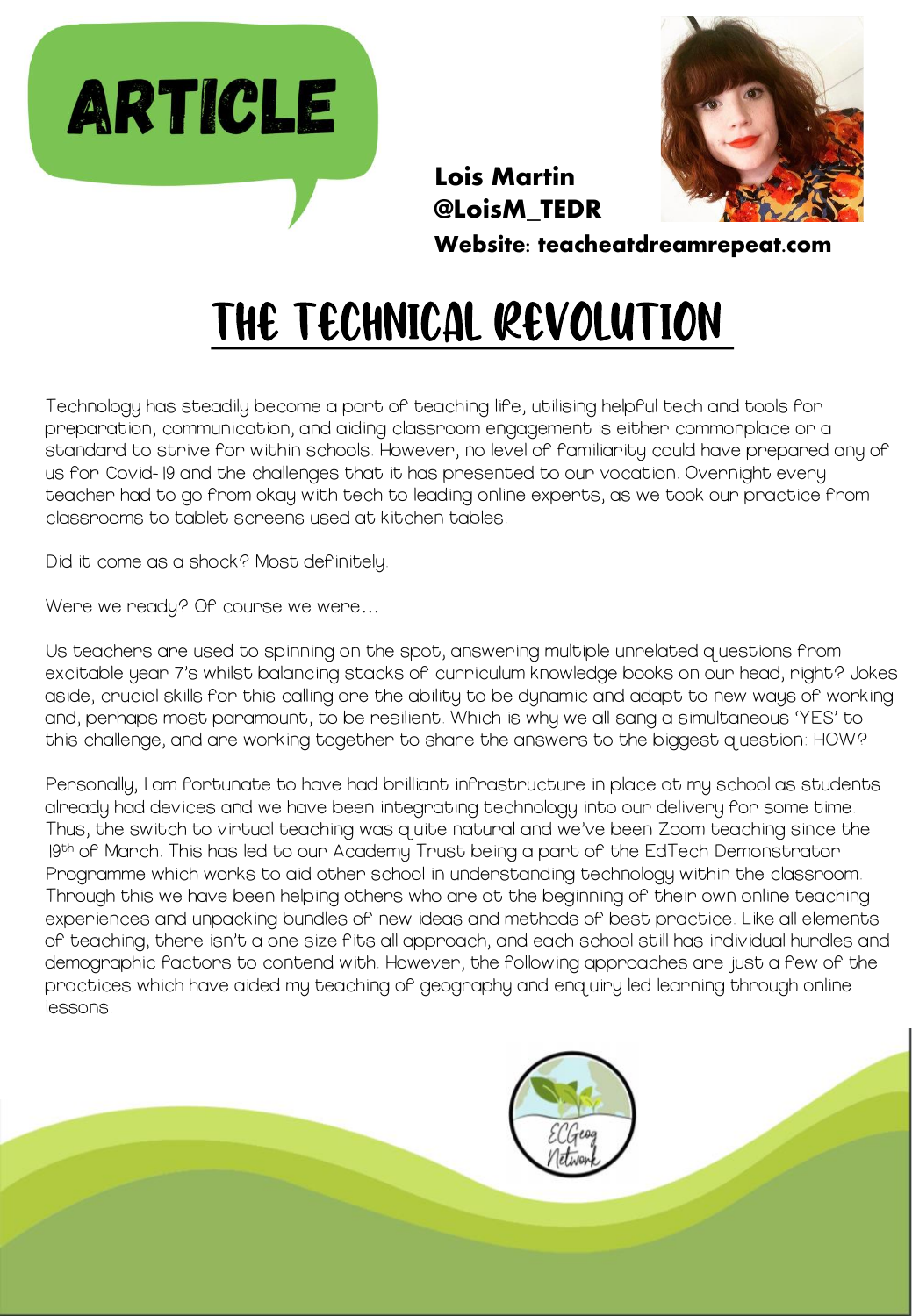



## Lois Martin @LoisM\_TEDR

Website: teacheatdreamrepeat.com

#### Keeping consistent with your teaching

As with all things a beginning, middle and end are important. The same goes with teaching and we are all used to planning in this way. But as online learning is continuing, and we are yet to have a full understanding of the extent to which we will proceed to teach in this way come September I believe the importance of this has increased even further, particularly

in plenaries. It's often difficult to tell how much a student has taken in when they're completing an online workbook that has everything squarely set out for them, giving them a simpler framework to interact with. Therefore, I've been using [Padlet](https://padlet.com/) to collate feedback or responses from the students all in one place, so I can easily see the level of development each student gives as an answer. This enables me to give targeted intervention to certain students in future lessons and discern how effective the set work is.

#### Questioning

This is still one of the most important tools any teacher can easily use virtually. It increases engagement and ensures students are listening intently as well as checking their knowledge. Not only do I ensure my students are listening in my cold call by questioning them, I've also began to encourage the use of Tier 3 subject language as best practice by beginning lessons with a quick quiz, allowing students to confidently incorporate these within their work throughout the session. After trialling numerous tools I have found that [Quizizz](http://www.quizziz.com/) is one of the best tools for this. It quickly enables you to engage students in all the questions you have created and plays a 'plinkly plonky' tune to go with it (that my partner says sounds like I'm playing a video game with the students), which helps keep enthusiasm levels up! If you're wondering about how I set up my own [Quizziz,](http://www.quizziz.com/) I have uploaded a spreadsheet to the ECGN shared drive with links to all my readymade language quizzes for you all to peruse.

#### Teaching Metacognition Strategies

Teaching our students how to learn independently and find out more about the ways in which they learn - so they can continue to improve - has never been more important. Whilst students are learning from home and managing their own time a self-awareness of their preferred learning styles is key to maintaining both academic achievement and moral. After watching Jenny Campbell ([@JennyCampbell90](https://twitter.com/JennyCampbell90)) in @GeogChat live a few weeks ago exploring how retrieval practice is separate from metacognition, it helped to reiterate what I've been trialling in my own classes. The key for me has been to complete the style of task I expect my students to do at home within virtual lessons and then allow them to complete it at home in their own time.